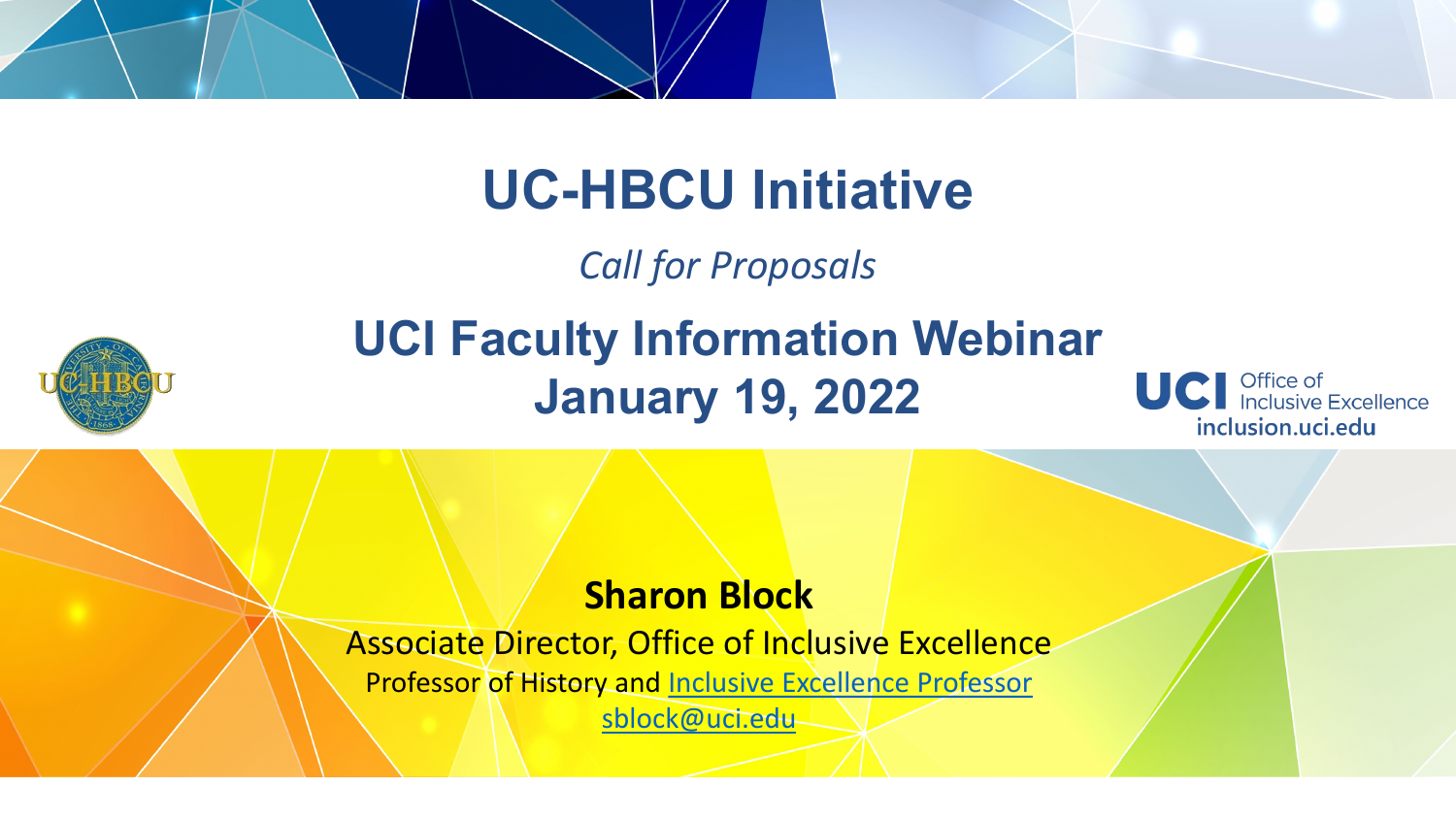### **UC-HBCU Initiative Aims**

- $\triangleright$  To encourage and facilitate more graduate school applications from HBCU students
- To increase enrollment of HBCU alumni in UC Ph.D. programs
- To spread awareness about UCI graduate programs and research opportunities
- $\triangleright$  To offer cost-share fellowships in partnership with campuses to enroll former UC-HBCU interns into UC PhD programs

https://www.ucop.edu/uc-hbcu-initiative/ files/faculty-grants/uc-hbcu-rfp.pdf





usive Excellence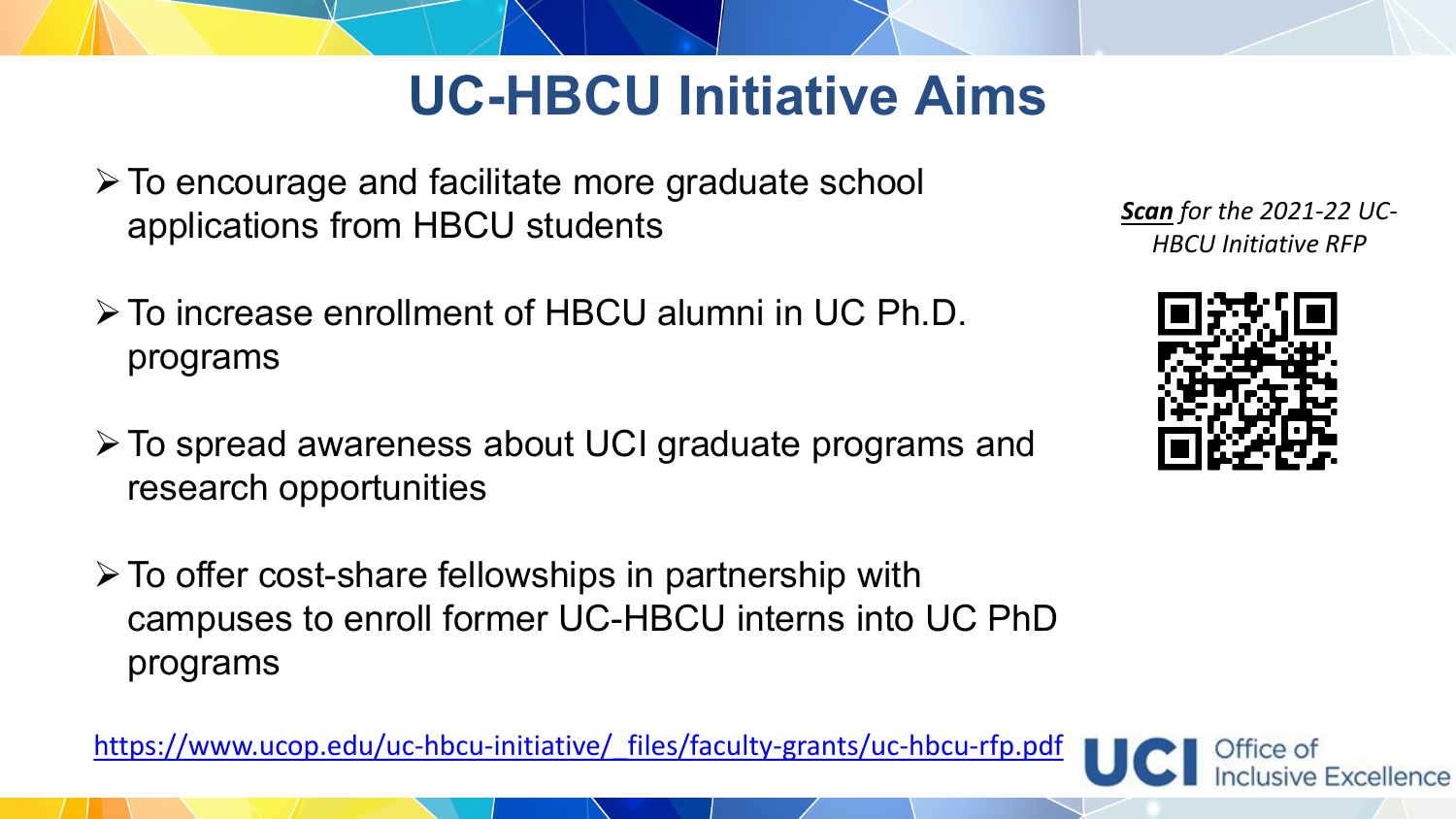### **Historically Black Colleges and Universities**

- U.S. Department of Education List of [Accredited HBCUs](https://sites.ed.gov/whhbcu/one-hundred-and-five-historically-black-colleges-and-universities/)
	- Developed out of white supremacy and legal segregation
	- Contributed to Black Americans' educational advancement

2019: 100 HBCUs in 19 states, the District of Columbia, and the U.S. Virgin Islands; 51 public institutions and 49 private nonprofits.

[National Center for Education Statistics](https://nces.ed.gov/fastfacts/display.asp?id=667)

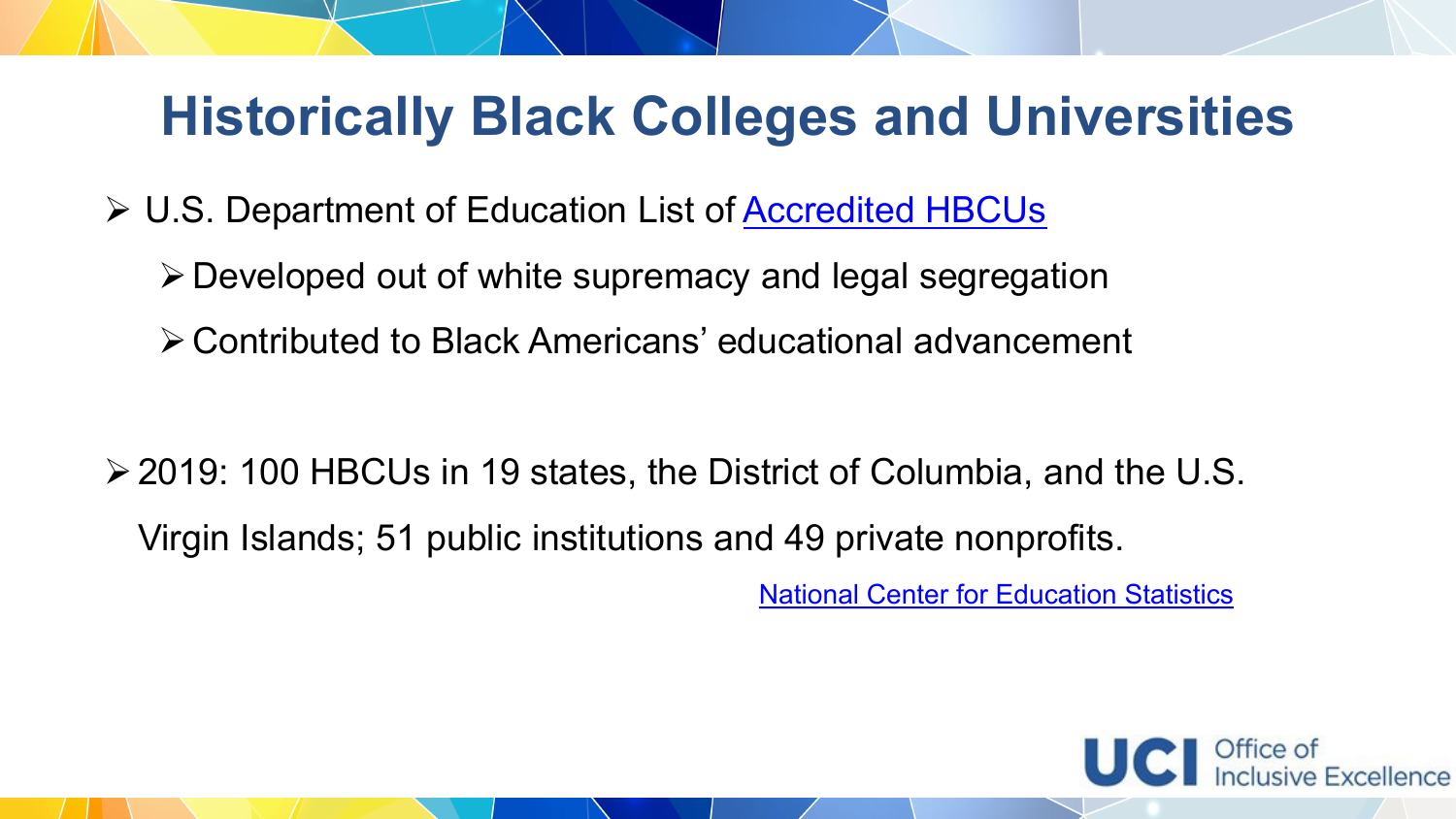### **UC-HBCU Accomplishments**

- **HBCU Interns:** c. 700 HBCU students across 10 campuses engaged in summer research internships
- **PhD Enrollment:** 79 PhD fellows enrolled at UCs as a direct result of the UC-HBCU Initiative; 71% in STEM fields, 29% in Social Sciences and **Humanities**
- **Higher Admissions:** 5-year average admission rate for UC-HBCU alumni is 54% v. 21% for African American/Blacks generally and 15% for HBCU students, not including UC-HBCU alumni
- **Higher Yield:** Yield rate (accept admissions) for UC-HBCU alumni is 89% v. 46% for African Americans generally, and 47% for HBCU students, not including UC-HBCU alumni

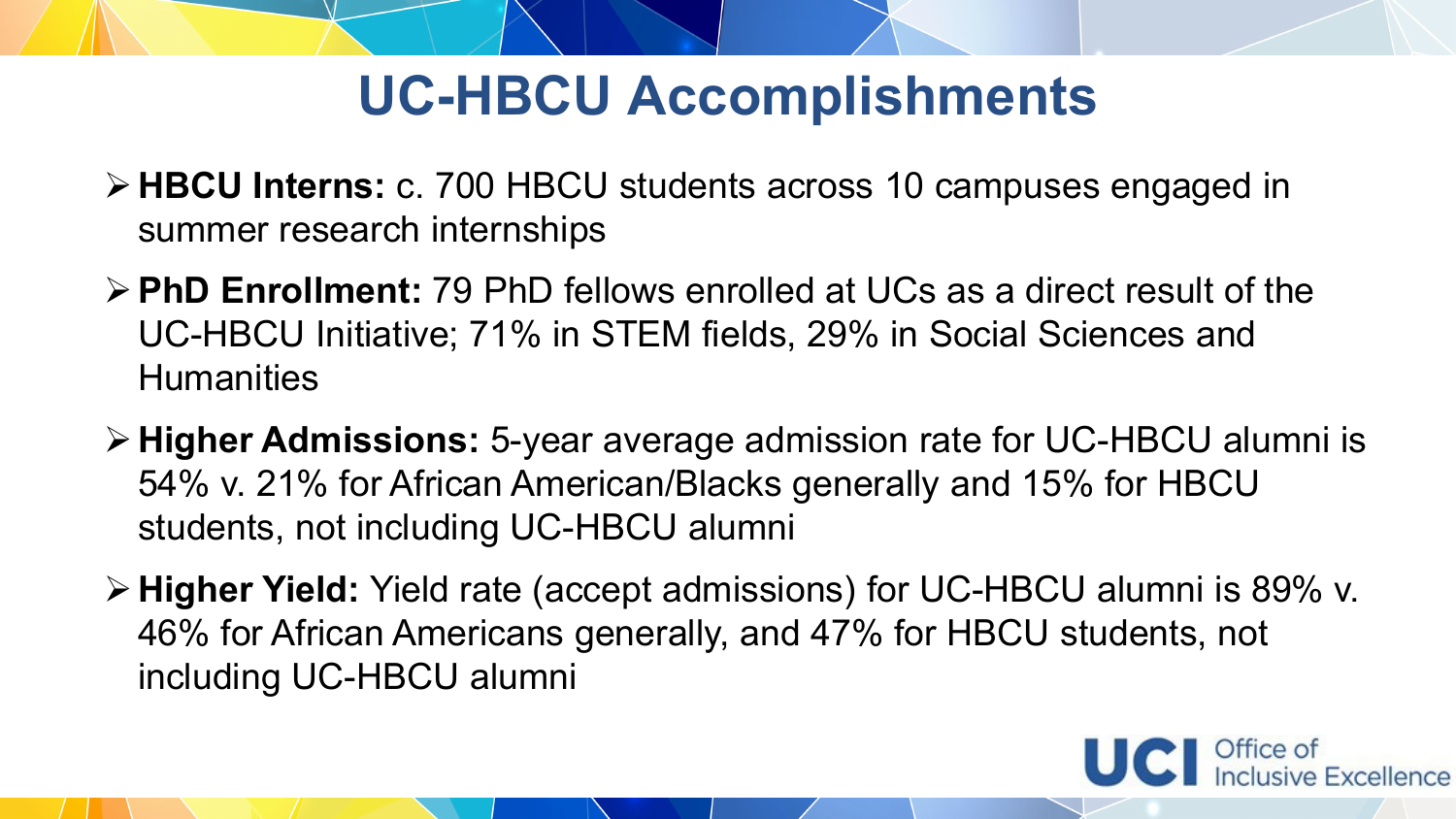## **UC-HBCU Benefits to You**

- Strengthen your program/department
- Enhance your research through relationships with HBCU counterparts
- Widen your network beyond normal sphere
- Fund an interesting idea that can make a difference
- **≻Chance to mentor outstanding HBCU students**
- $\triangleright$  Have a positive impact on the academic pipeline
- Contribute to UCI's Black Thriving Initiative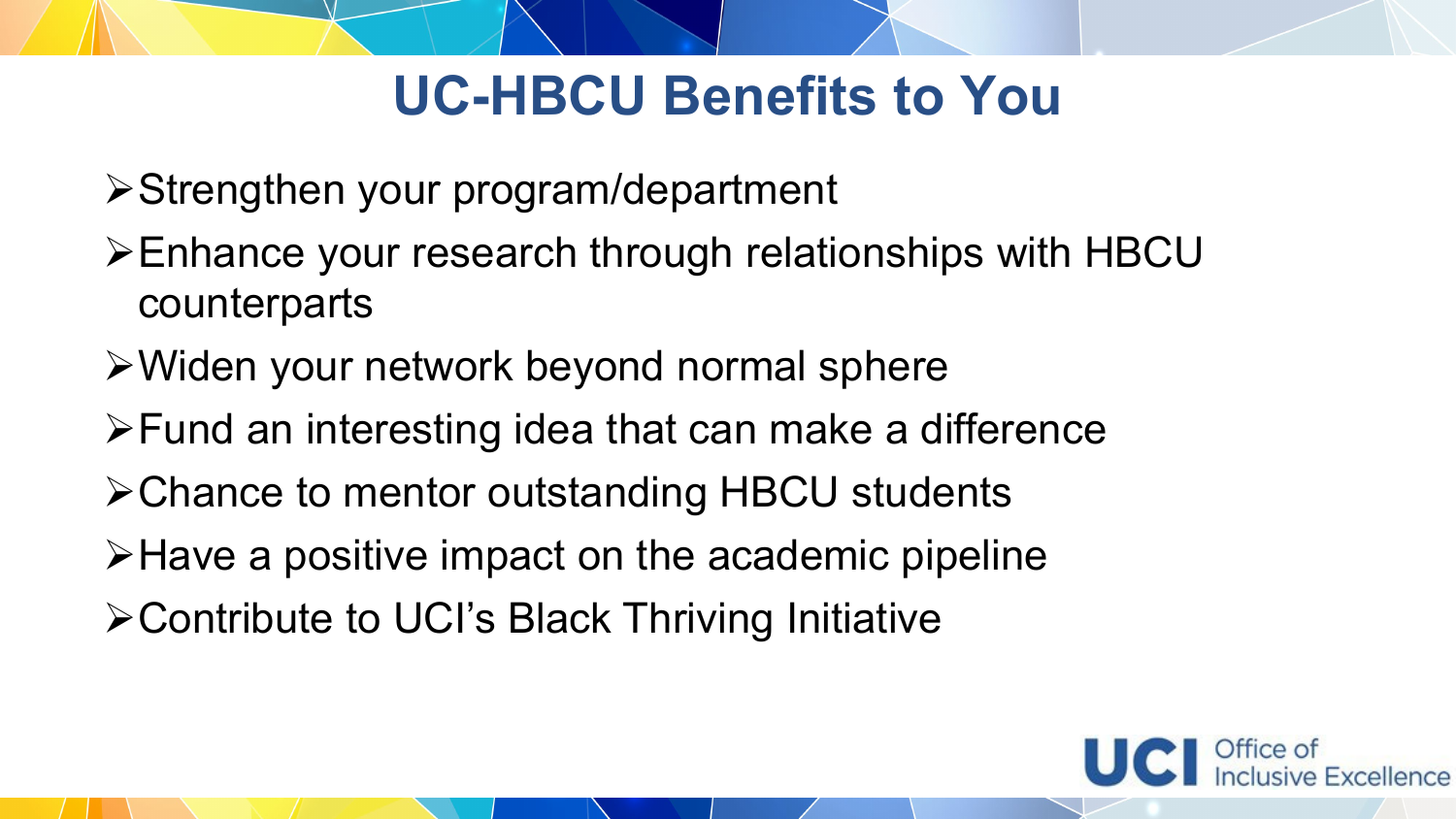# **Three Funding Opportunities**

### **Summer Research Internship Support Grant**

1-year grant support for HBCU students during summer 2023

### **Summer Research and Graduate Admission Pathways Grant**

3-year support for HBCU student research in summers 2023, 2024, 2025

### **Small Research Grant**

up to \$50K for research project improving UC-HBCU and Black student

inclusion and experience in UC PhD programs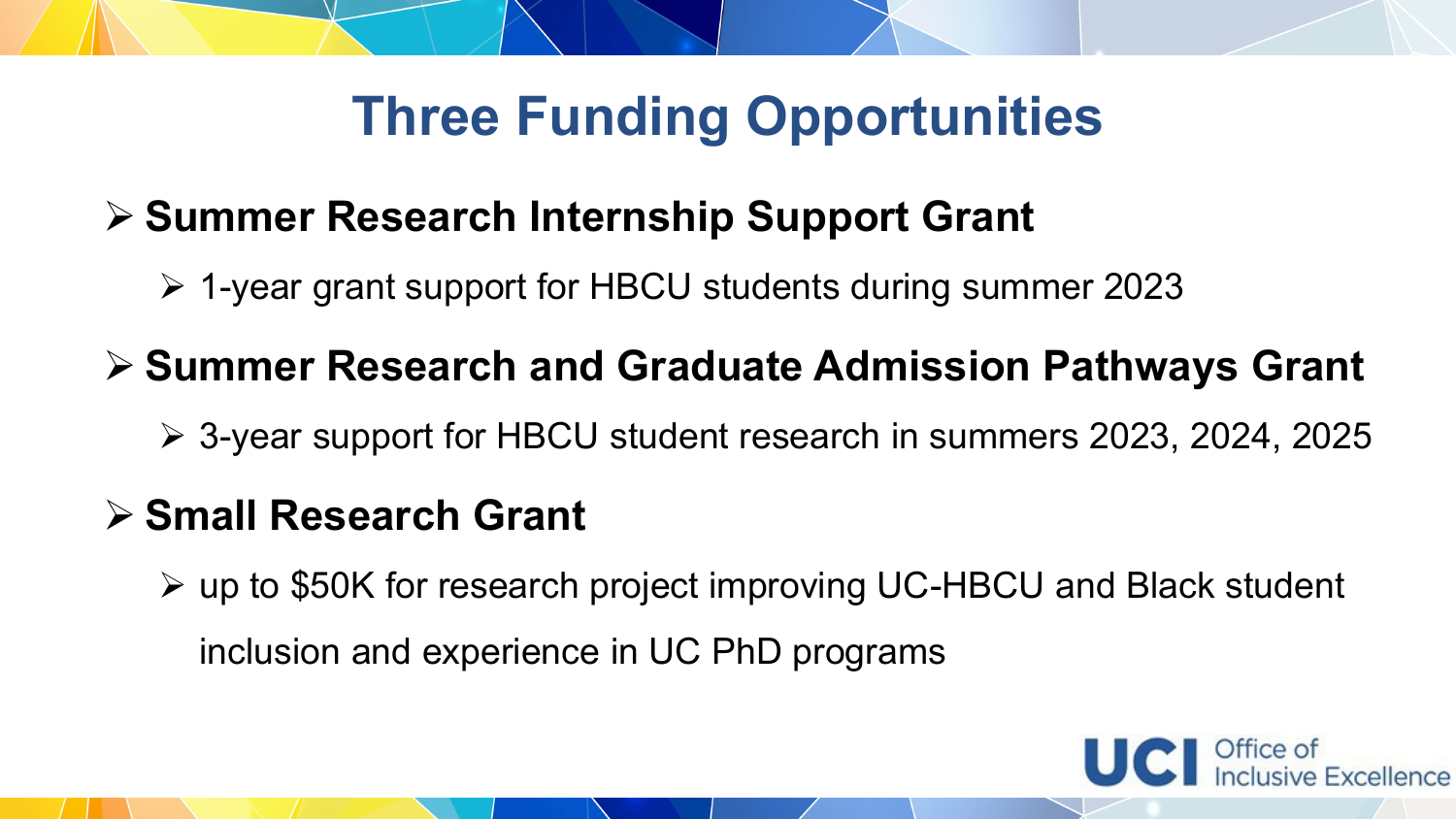### **Select Comparison of Funding Opportunities**

|                                           | 1-yr Internship                                                    | 3-yr Pathways                                                     | <b>Small Research</b>                                                |  |  |  |  |  |
|-------------------------------------------|--------------------------------------------------------------------|-------------------------------------------------------------------|----------------------------------------------------------------------|--|--|--|--|--|
| <b>Eligibility</b>                        | Any UC Senate faculty (1 PI, can have Co-I/multiple collaborators) |                                                                   |                                                                      |  |  |  |  |  |
| <b>Award Maximum</b>                      | <b>Unspecified</b><br>c. \$16K for 2 students                      | <b>Unspecified</b><br>c. \$80K-\$500K for 2-10 students           | Up to $$50K$                                                         |  |  |  |  |  |
| <b>Typical Students</b><br>& Residency    | 8-week summer program<br>1 summer<br>minimum 2 students            | 8-week summer program<br>3 summers in a row<br>minimum 2 students | N/A: Research on<br>improving Black/HBCU<br>student inclusion in PhD |  |  |  |  |  |
| <b>Summer Salary</b><br>(Campus provides) | Only PI eligible<br>1/9 or 1/12 (Med School)                       | Only PI eligible<br>1/9 or 1/12 (Med School)                      | <b>No</b>                                                            |  |  |  |  |  |
| <b>Selection</b>                          | c. 35% average funding rate                                        | <b>(Started 2020)</b>                                             |                                                                      |  |  |  |  |  |

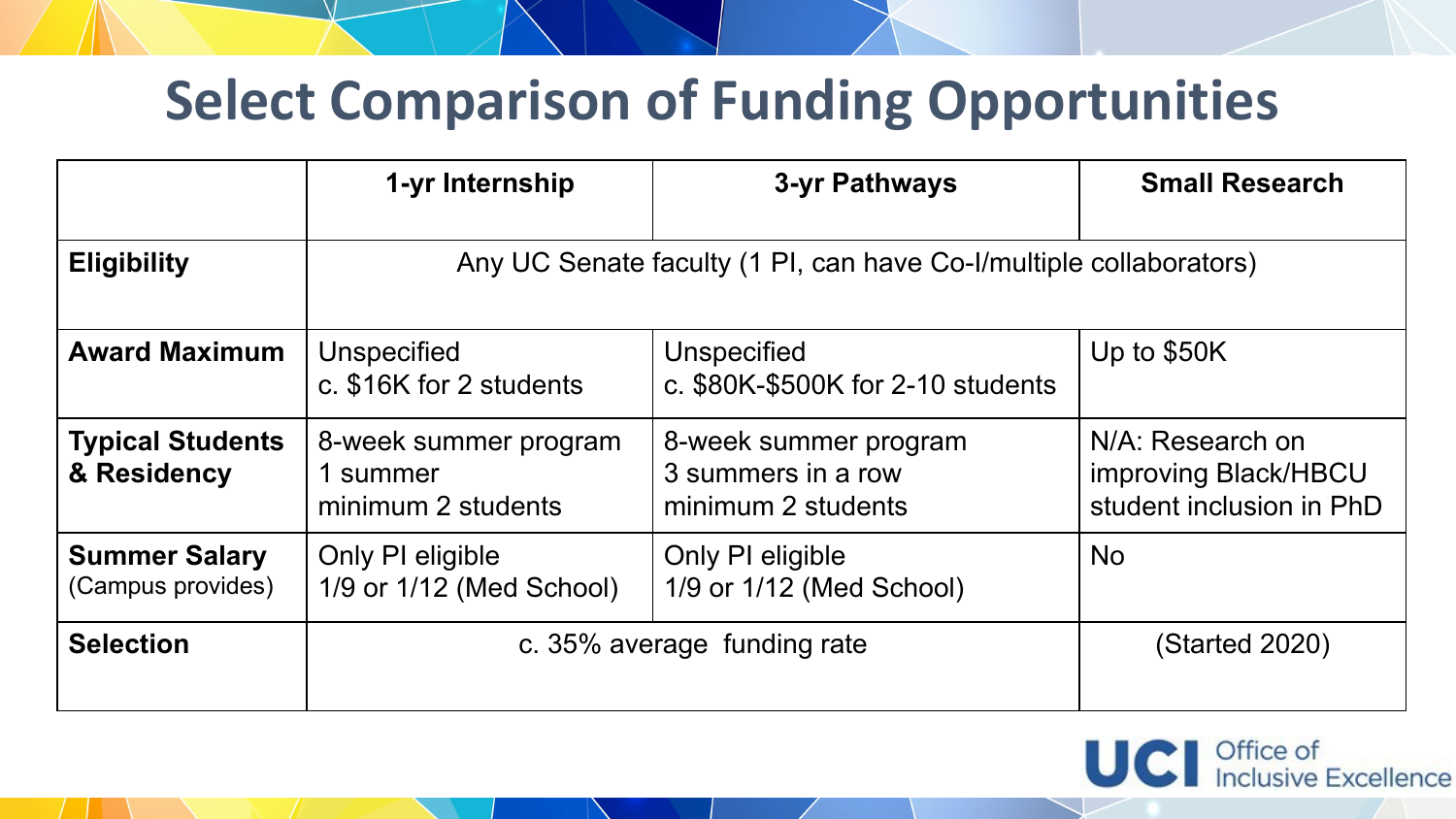# **Main Proposal Components**

- 1. Project Plan/Research Plan Narrative (5 page limit)
- 2. Budget Summary (Excel and PDF)
- 3. Budget Justification
- 4. PI Bio Sketch (2-page limit)
- 5. Key Academic and Administrative Personnel (3-page limit)
- 6. Signatures: PI, collaborators, Department Chair and Graduate Dean
- 7. Support Letter(s) from (each) HBCU partner (required; 3-page limit)
- 8. Additional Attachments, support letters (optional but recommended; 3-page limit)

<https://www.ucop.edu/uc-hbcu-initiative/faculty-grants/application-instructions-and-templates/index.html>

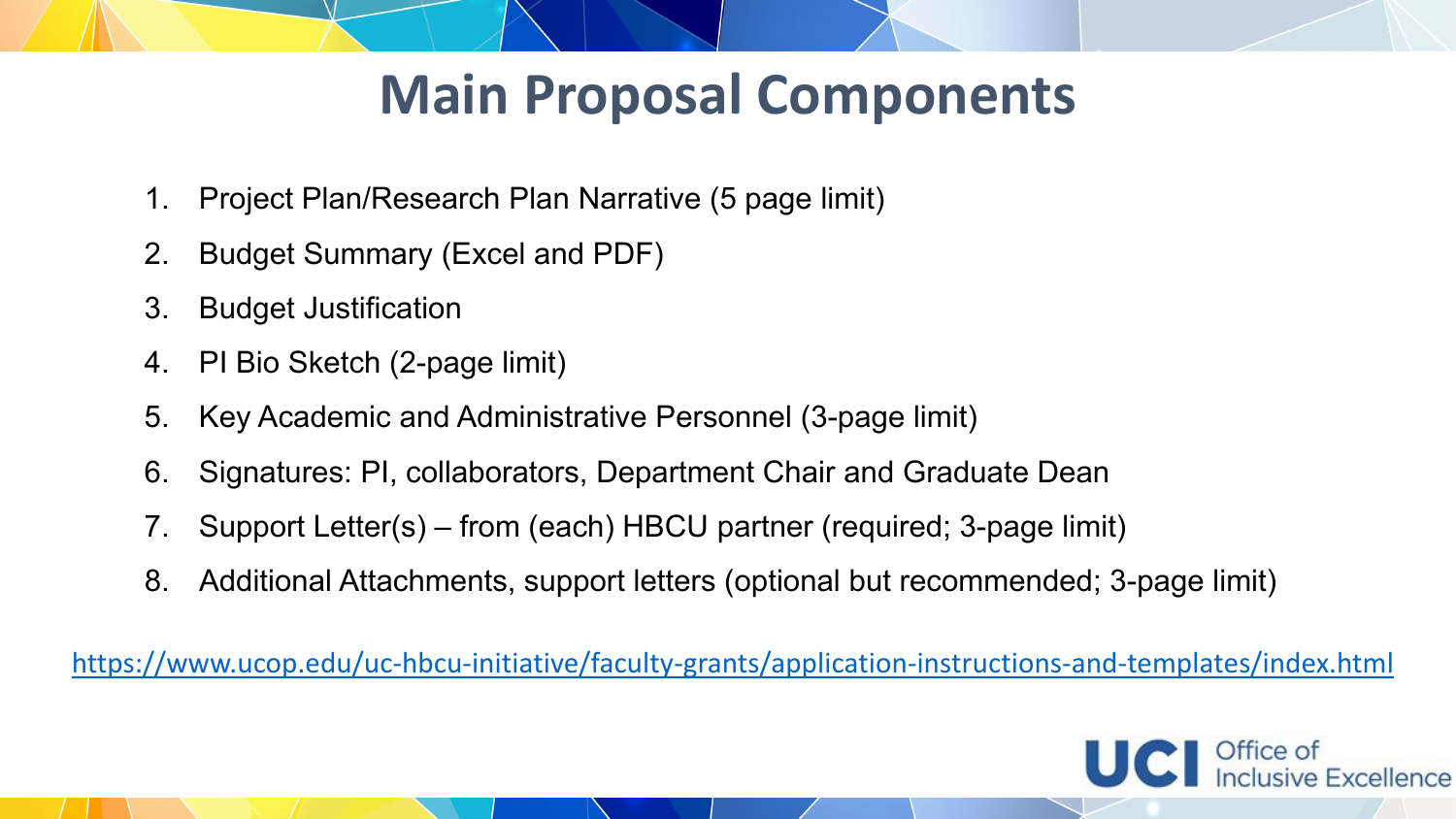# **Coordinate with Grad Division SURF Programming**

#### **Summer Undergraduate Research Fellowship Tentative Dates**

- $\triangleright$  June 18 August 11, 2023
- $\triangleright$  June 23 August 16, 2024

#### **SURF Provides**

- **▶ Graduate School Preparation**
- $\triangleright$  Research Symposium
- $\triangleright$  Networking Opportunities
- $\triangleright$  SURF participants receive \$4,000 research stipend

[https://grad.uci.edu/prospective-students/graduate-preparation-programs/summer-undergraduate-](https://grad.uci.edu/prospective-students/graduate-preparation-programs/summer-undergraduate-research-fellowship/)

research-fellowship/

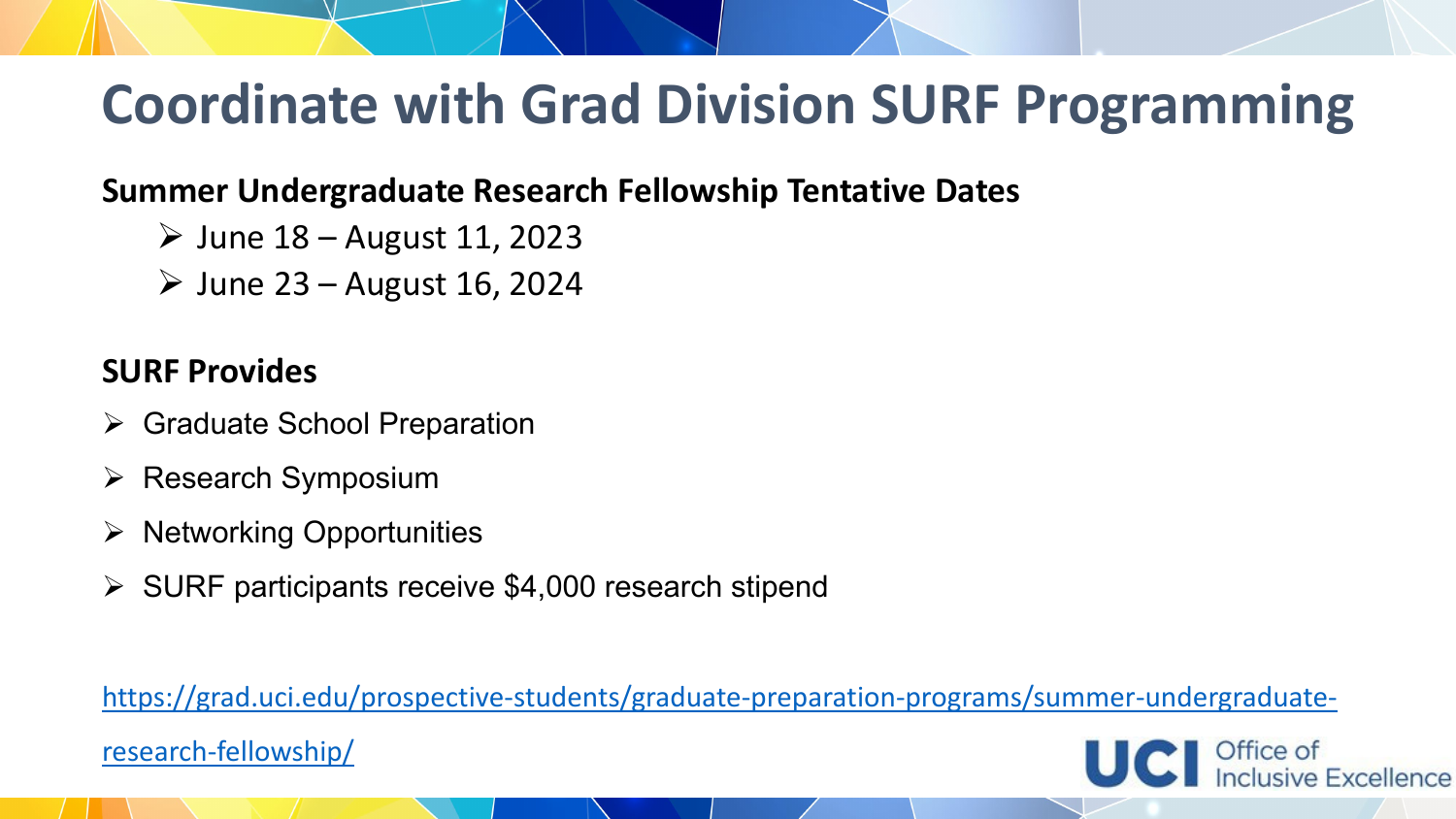#### **Summer 2023 Costs**

### **Budget:**

Estimated Summer Costs Graduate Division SURF Program

#### [PDF Available Here](https://drive.google.com/file/d/1A09TvOpYRc1LDIu8geJU2wsKby-OrVm7/view?usp=sharing)

|                                                          |                                  |                                  | <b>Estimated Costs with</b> |
|----------------------------------------------------------|----------------------------------|----------------------------------|-----------------------------|
|                                                          | <b>Estimated Costs Room Only</b> | <b>Estimated Costs with Room</b> | <b>Room and Board</b>       |
| <b>Description</b>                                       | (Double)                         | and Board Double                 | <b>Single</b>               |
| <b>Housing</b>                                           | 2,905.88                         | 5,159.70                         | 6,010.20                    |
| HA/Graduate Student Assistant (Housing Cost and Stipe \$ | 607.75                           | 607.75                           | 607.75                      |
| <b>Challenge Program - Ropes Course</b>                  | 26.74                            | 26.74                            | 26.74                       |
| <b>Room Rentals</b>                                      | 109.40                           | 109.40                           | 109.40                      |
| <b>Supplies</b>                                          | 145.86                           | 145.86                           | 145.86                      |
| Meals                                                    | 201.01                           | 201.01                           | 201.01                      |
| <b>GRE Preparation and Exam</b>                          | 850.85                           | 850.86                           | 850.86                      |
| <b>Total</b>                                             | 4,847.49                         | 7,101.32                         | 7,951.82                    |
|                                                          |                                  |                                  |                             |

#### **Summer 2024 Costs**

|                                                         |                                  |  |                                  | <b>Estimated Costs with</b> |                       |
|---------------------------------------------------------|----------------------------------|--|----------------------------------|-----------------------------|-----------------------|
|                                                         |                                  |  | <b>Estimated Costs with Room</b> |                             | <b>Room and Board</b> |
| <b>Description</b>                                      | <b>Estimated Costs Room Only</b> |  | and Board Double                 | <b>Single</b>               |                       |
| <b>Housing</b>                                          | 3,051.17                         |  | 5,417.69                         |                             | 6,310.71              |
| HA/Graduate Student Assistant (Housing Cost and Stip \$ | 638.14                           |  | 638.14                           |                             | 638.14                |
| Challenge Program - Ropes Course                        | 28.08                            |  | 28.08                            |                             | 28.08                 |
| <b>Room Rentals</b>                                     | 114.87                           |  | 114.87                           |                             | 114.87                |
| <b>Supplies</b>                                         | 153.15                           |  | 153.15                           |                             | 153.15                |
| <b>Meals</b>                                            | 211.06                           |  | 211.06                           |                             | 211.06                |
| <b>GRE Preparation and Exam</b>                         | 893.40                           |  | 893.40                           |                             | 893.40                |
| Total                                                   | $5,089.86$   \$                  |  | 7,456.38                         |                             | 8,349.41              |
|                                                         |                                  |  |                                  |                             |                       |

Note: Does not include student participant summer stipend or travel costs

Projections are based on a 'return to normal' by summer 2023 with summer 2022 being single occupancy housing Final numbers may not reflect the estimate.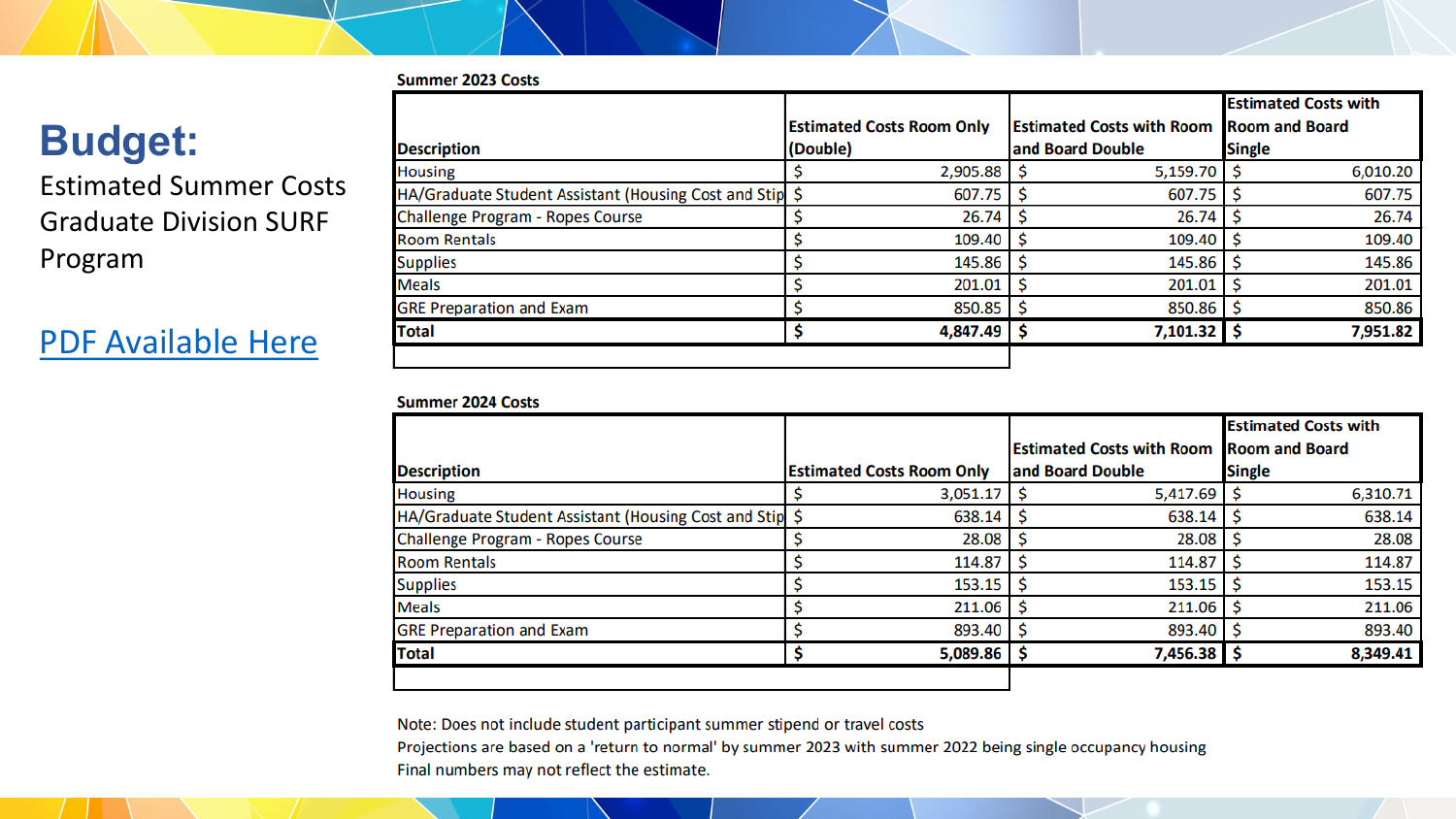# **Selection Criteria for Internship/Pathways**

- 1. Strength of UC faculty commitment and involvement
- 2. Departmental support/commitment to inclusive excellence
- 3. Campus support/collaborations (letters of support encouraged)
- 4. Commitment of HBCU faculty partners (letter of support required)
- 5. Quality of project plan including metrics for post-program evaluation
- 6. Effective mentoring plan before, during and post-program
- Indicators of sustainable pathways with HBCU, show partnership and connections
- 8. For 3-Year Pathways: Institutionalized pathways to UC PhD programs to improve inclusion of HBCU scholars in UC PhD Programs

isive Excellence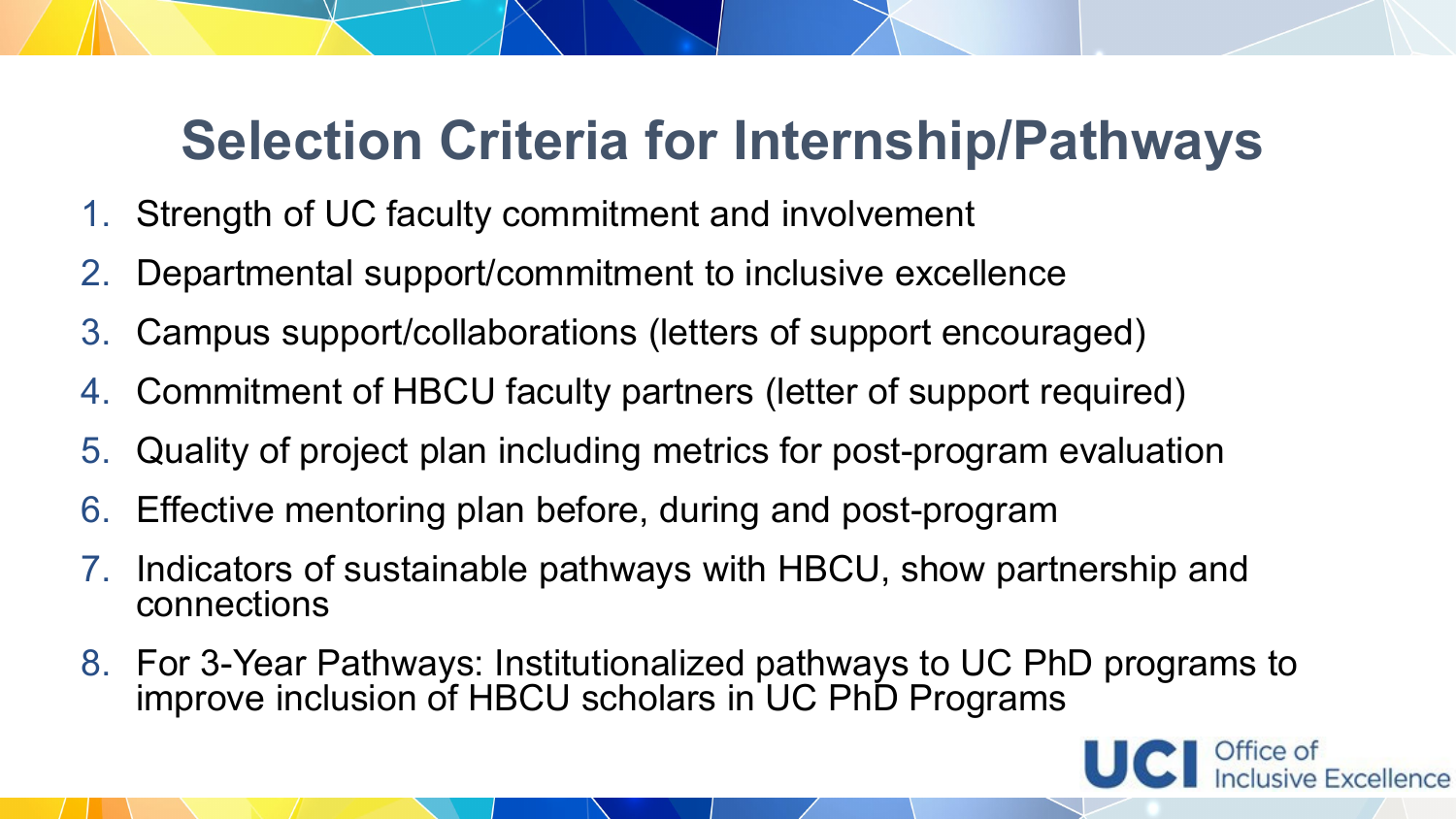# **Selection Criteria for Small Research**

- 1. Efficacy of the Research Plan
- 2. Departmental, school, campus support as appropriate
- 3. Potential impact of research on improving inclusion and experience of UC-HBCU and particularly Black students in UC PhD programs

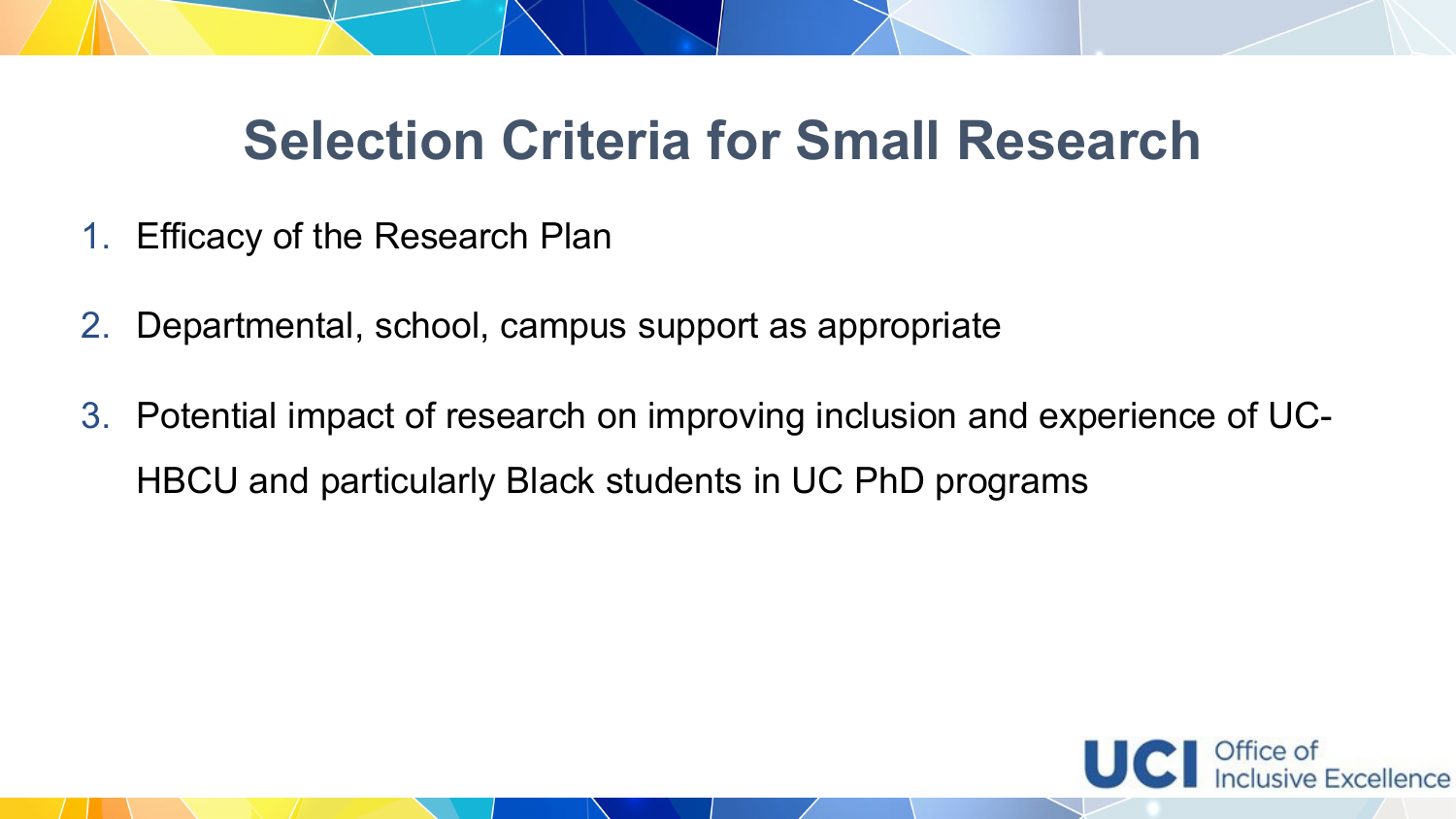# **Tips from Successful UCI Applications**

- $\triangleright$  Strong and many multiple letters of support
- Multiple signers from all levels of partner organizations show comprehensive support, within page limits
- ▶ Outreach: UCI prior awardees, Graduate Division Vice Provost and Vice Chancellor for Equity, Diversity and Inclusion re: potential HBCU contacts
- $\triangleright$  Awardees have relationships and a clear plan to recruit participants strategically, relying heavily on HBCU partners and coordinators
- $\triangleright$  Exchange program activities are highly valued in the proposal review process, as well as for later program promotion
- $\triangleright$  Summer plan: have clear social supports and activities to build community

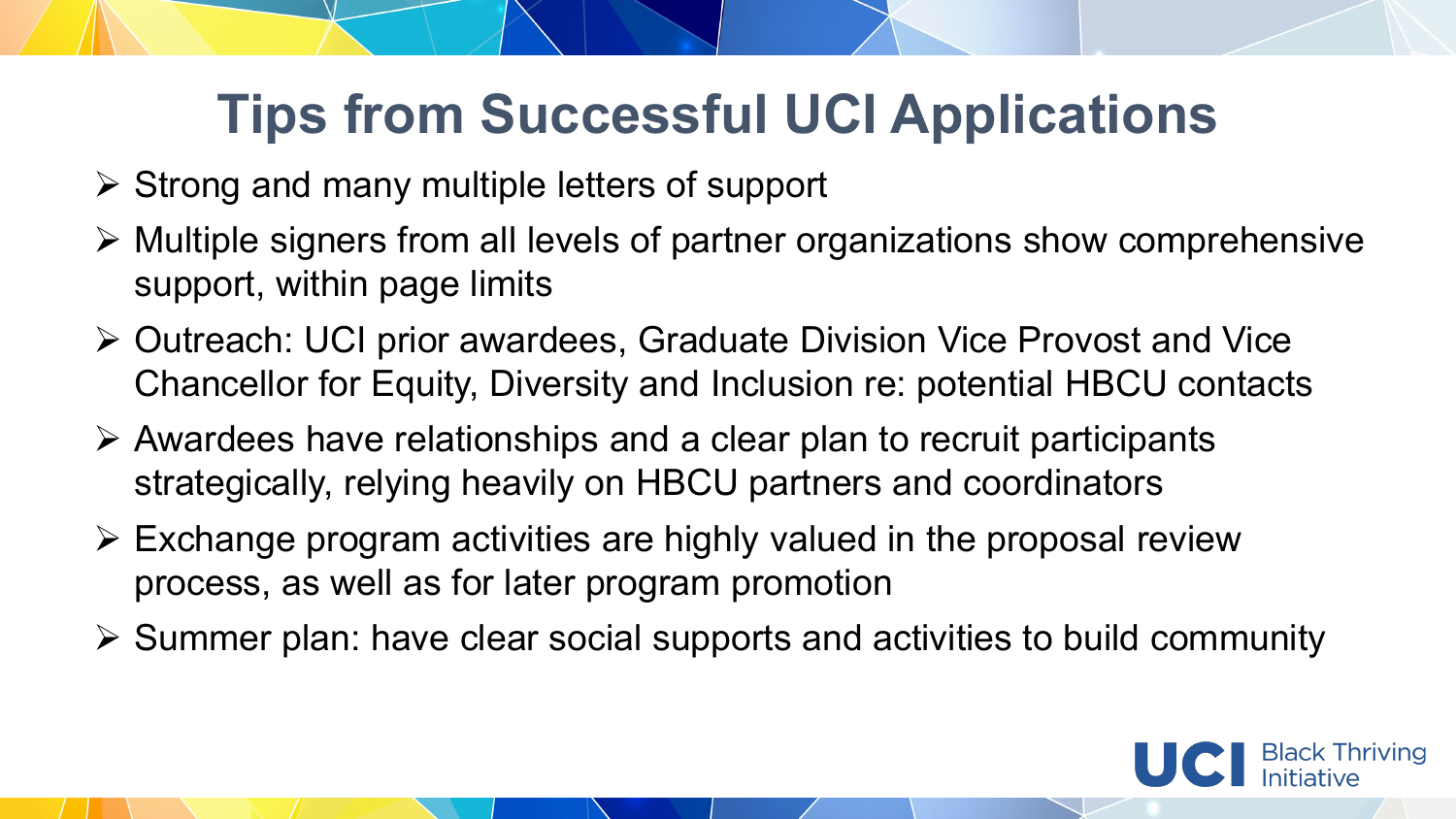### **Past UCI Awardees**

Office of

nclusive Excellence

#### **Internship (1 year):**

- Tayloria Adams, Chemical & Biomolecular Engineering (2019)
- $\triangleright$  Laurence Mueller, Ecology & Evolutionary Biology (2016)
- $\triangleright$  Rossella Santagata, Education (2015)
- Belinda Robnett, Sociology (2012)
- $\triangleright$  Sharon Block, History (2011)

#### **Pathways (3 year):**

- $\triangleright$  Autumn Ivy, Pediatrics (2021)
- $\triangleright$  Jessica Millward, History (2019)
- Vasan Venugopalan, Chemical & Biomolecular Eng. (2019)
- Gregory Washington, Engineering (2018)
- $\triangleright$  V. Apkarian, Chemistry (2016)
- Bruce Tromberg, Biomedical Engineering (2016)
- Roxane Cohen Silver, Psychological Science (2012)

<https://www.ucop.edu/uc-hbcu-initiative/funded-proposals/index.html>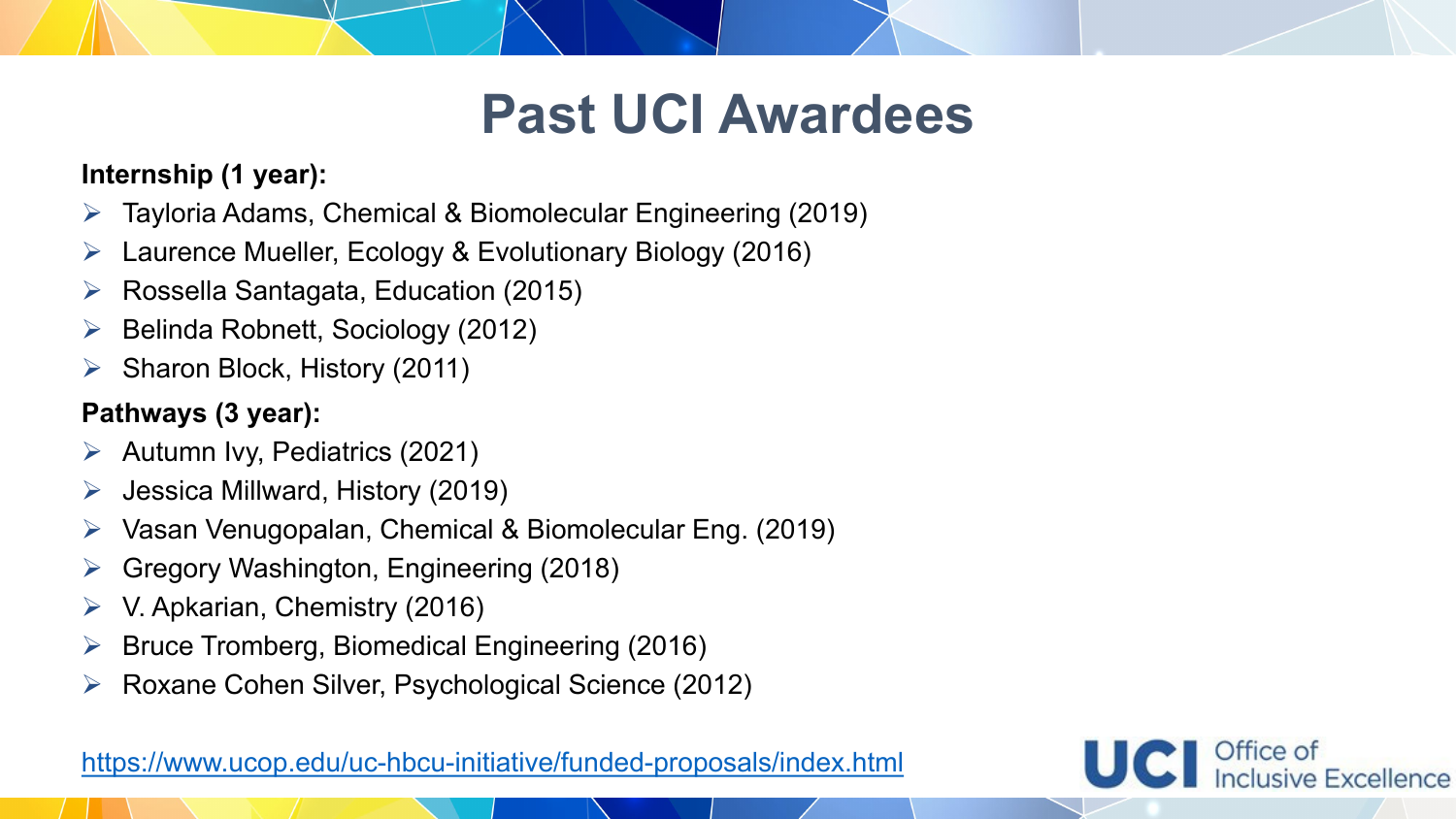### **Important Dates**

### **≻ Submissions due March 15, 2022, at Noon, Pacific time**

- **▶ [Application Instructions](https://www.ucop.edu/uc-hbcu-initiative/_files/faculty-grants/pathways-application-instructions.pdf)**
- **≻ Submit to [Proposal Central](https://proposalcentral.com/)**
- Awards announced in July 2022
- December 1, 2022: Summer Intern Participant names due
- ▶ Summer 2023: Research Programs begin
	- (through Summer 2025 for 3-year Pathways grant)
- Funds available after student names submitted in Dec 2022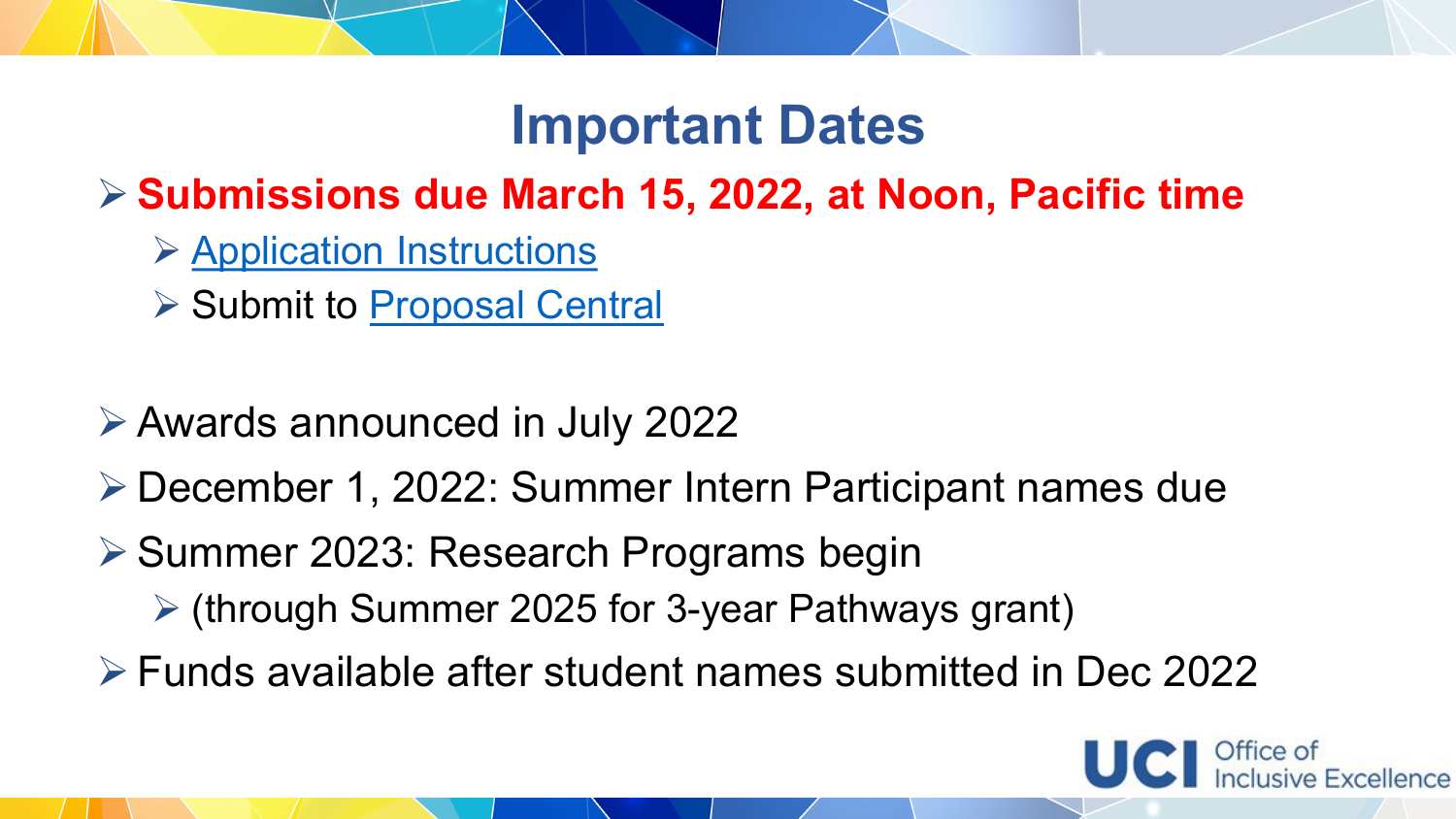# **Important Links**

▶ RFP: https://www.ucop.edu/uc-hbcu-initiative/ files/faculty-grants/uc-hbcu-rfp.pdf

- UC-HBCU Initiative website:<https://www.ucop.edu/uc-hbcu-initiative/>
	- PDF Tutorial: [https://www.ucop.edu/uc-hbcu-initiative/\\_files/faculty-grants/applicant-information-tutorial.pdf](https://www.ucop.edu/uc-hbcu-initiative/_files/faculty-grants/applicant-information-tutorial.pdf)
	- 4-minute video: <https://youtu.be/FKrrANOm-N8>
- Application instructions and template and form examples:
	- <https://www.ucop.edu/uc-hbcu-initiative/faculty-grants/application-instructions-and-templates/index.html>
- Frequently Asked Questions: https://www.ucop.edu/uc-hbcu-initiative/ files/faq.pdf
- Email: [gradstudies@ucop.edu](mailto:gradstudies@ucop.edu) or Call: 510-987-0697
	- $\triangleright$  UCOP Grad Studies can provide sample of a successful proposal